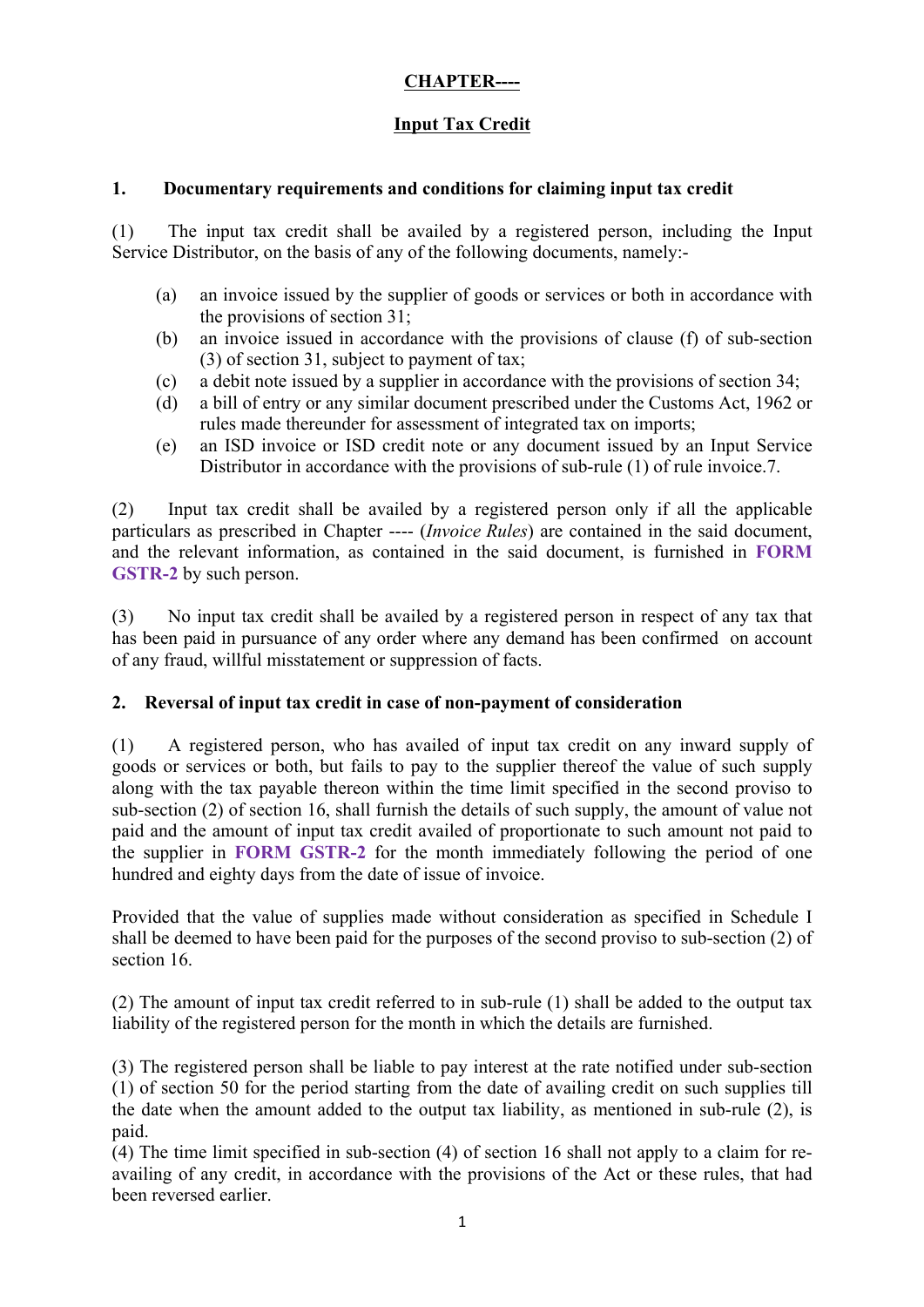#### **3. Claim of credit by a banking company or a financial institution**

A banking company or a financial institution, including a non-banking financial company, engaged in supply of services by way of accepting deposits or extending loans or advances that chooses not to comply with the provisions of sub-section (2) of section 17, in accordance with the option permitted under sub-section (4) of that section, shall follow the procedure specified below -

(a) the said company or institution shall not avail the credit of,-

(i) tax paid on inputs and input services that are used for non-business purposes, and

(ii) the credit attributable to supplies specified in sub-section (5) of section 17,

#### in **FORM GSTR-2**;

(b) the said company or institution shall avail the credit of tax paid on inputs and input services referred to in the second proviso to sub-section (4) of section 17 and not covered under clause (a);

(c) fifty per cent. of the remaining amount of input tax shall be the input tax credit admissible to the company or the institution and shall be furnished in **FORM GSTR-2**;

(d) the amount referred to in clauses (b) and (c) shall, subject to the provisions of sections 41, 42 and 43, be credited to the electronic credit ledger of the said company or the institution.

### **4. Procedure for distribution of input tax credit by Input Service Distributor**

(1) An Input Service Distributor shall distribute input tax credit in the manner and subject to the conditions specified below-

(a) the input tax credit available for distribution in a month shall be distributed in the same month and the details thereof shall be furnished in **FORM GSTR-6** in accordance with the provisions of Chapter ---- (*Return Rules*);

(b) the Input Service Distributor shall, in accordance with the provisions of clause (d), separately distribute the amount of ineligible input tax credit (ineligible under the provisions of sub-section (5) of section 17 or otherwise) and the amount of eligible input tax credit;

(c) the input tax credit on account of central tax, State tax, Union territory tax and integrated tax shall be distributed separately in accordance with the provisions of clause  $(d)$ ;

(d) the input tax credit that is required to be distributed in accordance with the provisions of clause (d) and (e) of sub-section (2) of section 20 to one of the recipients *'R<sub>1</sub>'*, whether registered or not, from amongst the total of all the recipients to whom input tax credit is attributable, including the recipient(s) who are engaged in making exempt supply, or are otherwise not registered for any reason, shall be the amount, " $C_1$ ", to be calculated by applying the following formula:-

$$
C_1 = (t_1 \div T) \times C
$$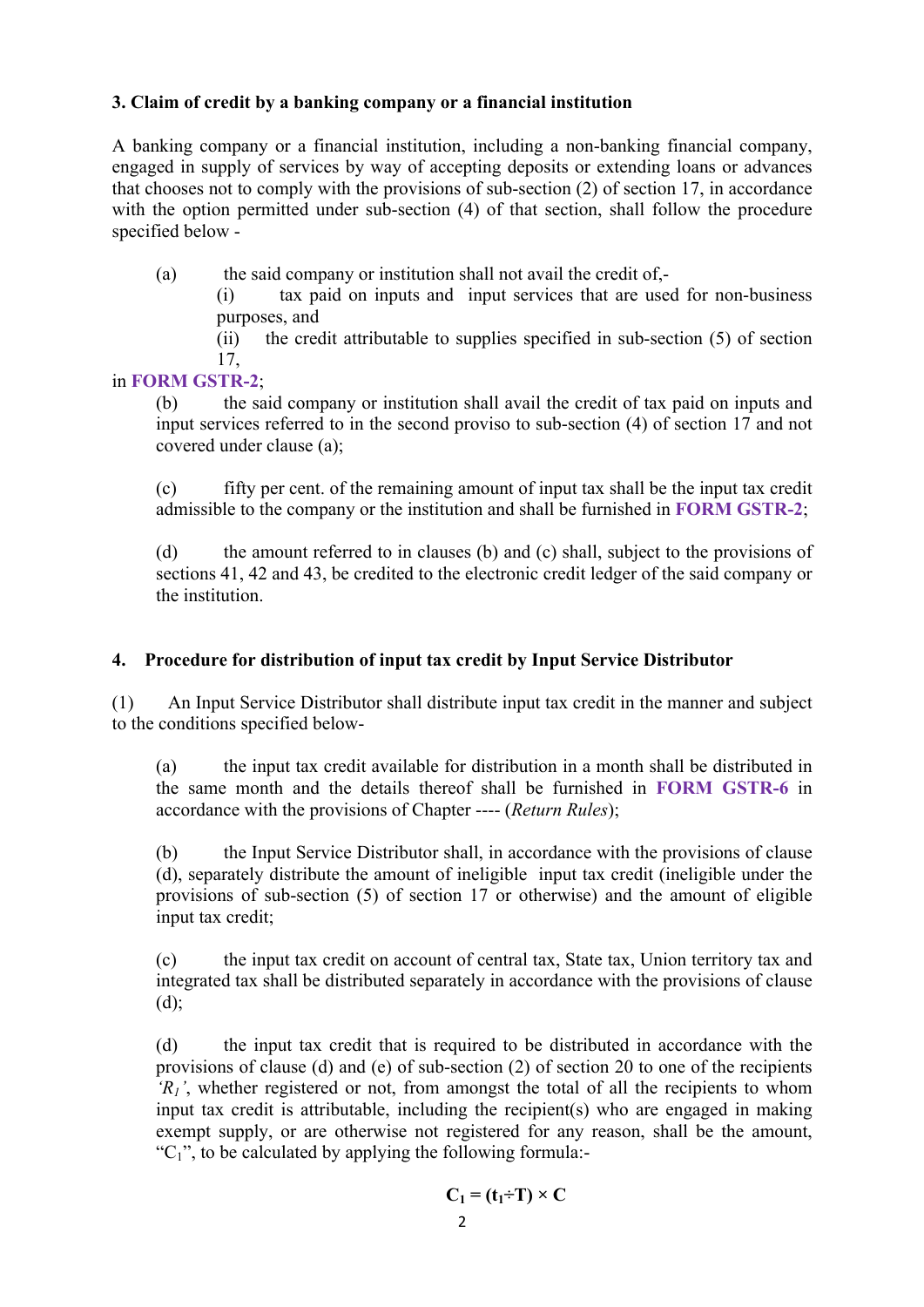*where,* 

*"C" is the amount of credit to be distributed,* 

 $f(t_1)$  *is the turnover*, as referred to in section 20, *of person R<sub>1</sub> during the relevant period, and* 

*"T" is the aggregate of the turnover, during the relevant period, of all recipients to whom the input service is attributable in accordance with the provisions of section 20,;*

(e) the input tax credit on account of integrated tax shall be distributed as input tax credit of integrated tax to every recipient;

(f) the input tax credit on account of central tax and State tax or Union territory tax shall,

(i) in respect of a recipient located in the same State or Union territory in which the Input Service Distributor is located, be distributed as input tax credit of central tax and State tax or Union territory tax respectively;

(ii) in respect of a recipient located in a State or Union territory other than that of the Input Service Distributor, be distributed as integrated tax and the amount to be so distributed shall be equal to the aggregate of the amount of input tax credit of central tax and State tax or Union territory tax that qualifies for distribution to such recipient in accordance with clause (d);

(g) The Input Service Distributor shall issue an ISD invoice, as prescribed in sub-rule (1) of rule invoice-7, clearly indicating in such invoice that it is issued only for distribution of input tax credit.

(h) The Input Service Distributor shall issue an ISD credit note, as prescribed in subrule (1) of rule Invoice-7, for reduction of credit in case the input tax credit already distributed gets reduced for any reason.

(i) Any additional amount of input tax credit on account of issuance of a debit note to an Input Service Distributor by the supplier shall be distributed in the manner and subject to the conditions specified in clauses (a) to (f) and the amount attributable to any recipient shall be calculated in the manner provided in clause (d) above and such credit shall be distributed in the month in which the debit note is included in the return in **FORM GSTR-6.**

(j) Any input tax credit required to be reduced on account of issuance of a credit note to the Input Service Distributor by the supplier shall be apportioned to each recipient in the same ratio in which input tax credit contained in the original invoice was distributed in terms of clause (d) above, and the amount so apportioned shall be,-

(i) reduced from the amount to be distributed in the month in which the credit note is included in the return in **FORM GSTR-6**; or

(ii) added to the output tax liability of the recipient where the amount so apportioned is in the negative by virtue of the amount of credit under distribution being less than the amount to be adjusted.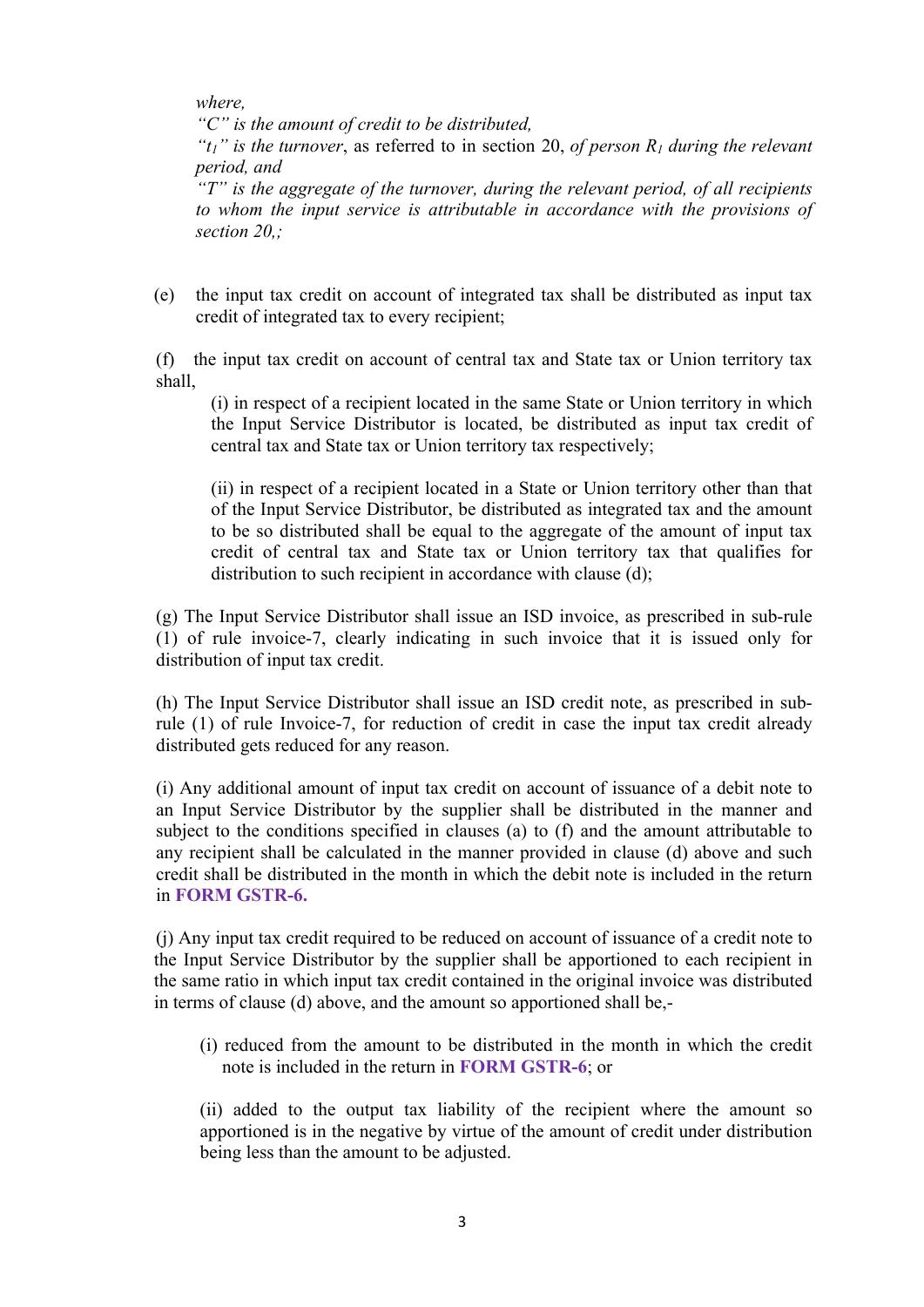(2) If the amount of input tax credit distributed by an Input Service Distributor is reduced later on for any other reason for any of the recipients, including that it was distributed to a wrong recipient by the Input Service Distributor, the process prescribed in clause (j) of sub-rule (1) shall apply, *mutatis mutandis,* for reduction of credit.

(3) Subject to sub-rule (2), the Input Service Distributor shall, on the basis of the ISD credit note specified in clause (h) of sub-rule (1), issue an ISD Invoice to the recipient entitled to such credit and include the ISD credit note and the ISD Invoice in the return in **FORM GSTR-6** for the month in which such credit note and invoice was issued.

### **5. Manner of claiming credit in special circumstances**

(1) Input tax credit claimed in accordance with the provisions of sub-section (1) of section 18 on the inputs held in stock or inputs contained in semi-finished or finished goods held in stock, or the credit claimed on capital goods in accordance with the provisions of clauses (c) and (d) of the said sub-section, shall be subject to the following conditions -

(a) The input tax credit on capital goods, in terms of clauses (c) and (d) of sub-section (1) of section 18, shall be claimed after reducing the tax paid on such capital goods by five percentage points per quarter of a year or part thereof from the date of invoice or such other documents on which the capital goods were received by the taxable person.

(b) The registered person shall within thirty days from the date of his becoming eligible to avail of input tax credit under sub-section (1) of section 18 shall make a declaration, electronically, on the Common Portal in **FORM GST ITC-01** to the effect that he is eligible to avail of input tax credit as aforesaid.

(c) The declaration under clause (b) shall clearly specify the details relating to the inputs held in stock or inputs contained in semi-finished or finished goods held in stock, or as the case may be, capital goods–

- (i) on the day immediately preceding the date from which he becomes liable to pay tax under the provisions of the Act, in the case of a claim under clause (a) of subsection (1) of section 18,
- (ii) on the day immediately preceding the date of grant of registration, in the case of a claim under clause (b) of sub-section (1) of section 18,
- (iii) on the day immediately preceding the date from which he becomes liable to pay tax under section 9, in the case of a claim under clause (c) of sub-section (1) of section 18,
- (iv) on the day immediately preceding the date from which supplies made by the registered person becomes taxable, in the case of a claim under clause (d) of subsection (1) of section 18.

(d) The details furnished in the declaration under clause (b) shall be duly certified by a practicing chartered accountant or a cost accountant if the aggregate value of claim on account of central tax, State tax, Union territory tax and integrated tax exceeds two lakh rupees.

(e) The input tax credit claimed in accordance with the provisions of clauses (c) and (d) of sub-section (1) of section 18 shall be verified with the corresponding details furnished by the corresponding supplier in **FORM GSTR-1** or as the case may be, in **FORM GSTR-4**, on the Common Portal.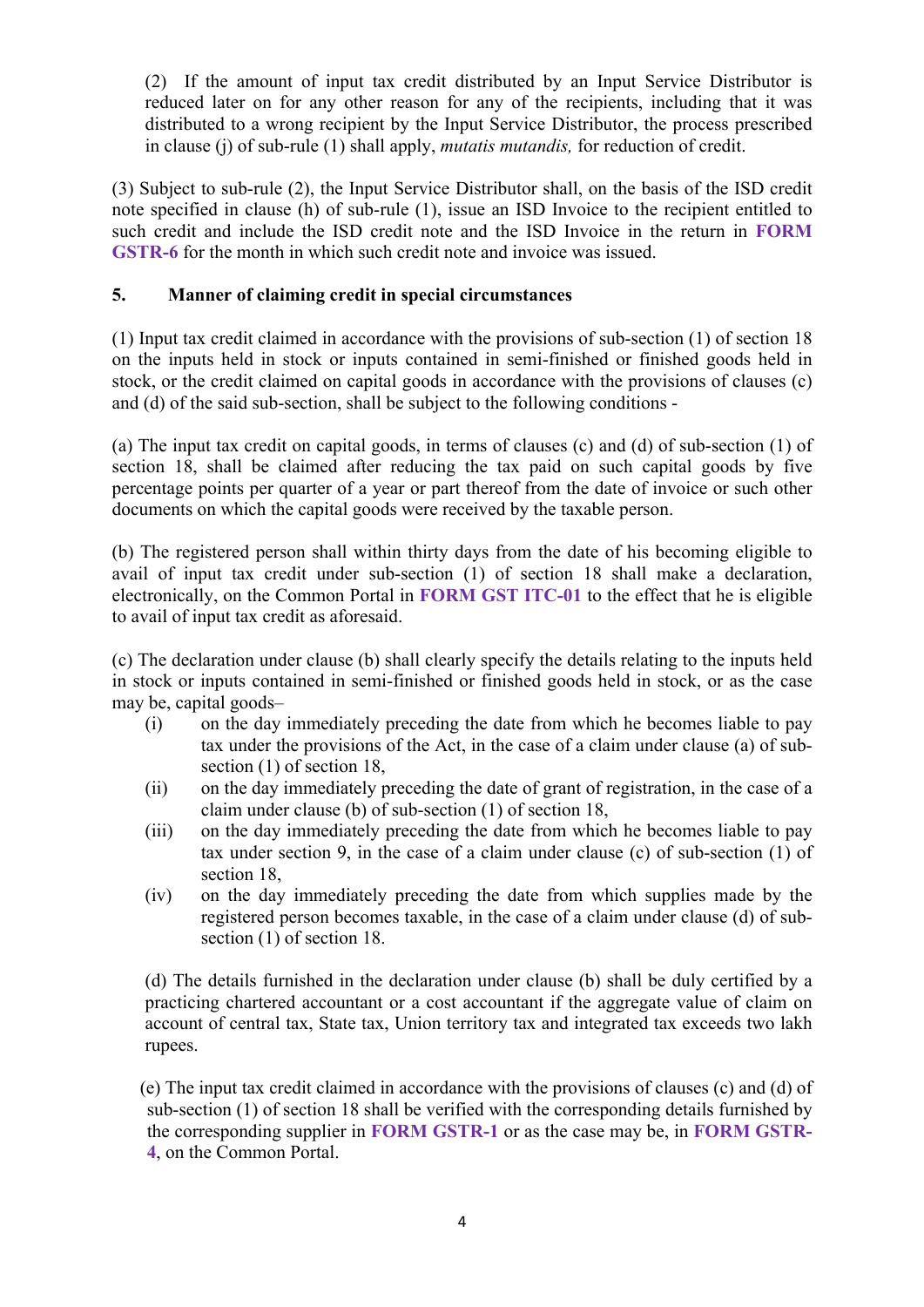(2) The amount of credit in case of supply of capital goods or plant and machinery, for the purposes of sub-section (6) of section 18, shall be calculated by reducing the input tax on the said goods at the rate of five percentage points for every quarter or part thereof from the date of issue of invoice for such goods.

### **6. Transfer of credit on sale, merger, amalgamation, lease or transfer of a business**

(1) A registered person shall, in the event of sale, merger, de-merger**,** amalgamation, lease or transfer or change in ownership of business for any reason, furnish the details of sale, merger, de-merger, amalgamation, lease or transfer of business, in **FORM GST ITC-02,** electronically on the Common Portal along with a request for transfer of unutilized input tax credit lying in his electronic credit ledger to the transferee:

Provided that in the case of demerger, the input tax credit shall be apportioned in the ratio of the value of assets of the new units as specified in the demerger scheme.

(2) The transferor shall also submit a copy of a certificate issued by a practicing chartered account or cost accountant certifying that the sale, merger, de-merger, amalgamation, lease or transfer of business has been done with a specific provision for transfer of liabilities.

(3) The transferee shall, on the Common Portal, accept the details so furnished by the transferor and, upon such acceptance, the un-utilized credit specified in **FORM GST ITC-02** shall be credited to his electronic credit ledger.

(4) The inputs and capital goods so transferred shall be duly accounted for by the transferee in his books of account.

# **7. Manner of determination of input tax credit in respect of inputs or input services and reversal thereof**

(1) The input tax credit in respect of inputs or input services, which attract the provisions of sub-section (1) or sub-section (2) of section 17, being partly used for the purposes of business and partly for other purposes, or partly used for effecting taxable supplies including zero rated supplies and partly for effecting exempt supplies, shall be attributed to the purposes of business or for effecting taxable supplies in the following manner, namely,-

(a) total input tax involved on inputs and input services in a tax period, be denoted as 'T';

(b) the amount of input tax, out of 'T', attributable to inputs and input services intended to be used exclusively for purposes other than business, be denoted as  $T_1$ ;

(c) the amount of input tax, out of 'T', attributable to inputs and input services intended to be used exclusively for effecting exempt supplies, be denoted as  $T_2$ ;

(d) the amount of input tax, out of 'T', in respect of inputs and input services on which credit is not available under sub-section (5) of section 17, be denoted as ' $T_3$ ';

(e) the amount of input tax credit credited to the electronic credit ledger of registered person, be denoted as  ${^cC_1}$  and calculated as:

$$
C_1 = T - (T_1 + T_2 + T_3);
$$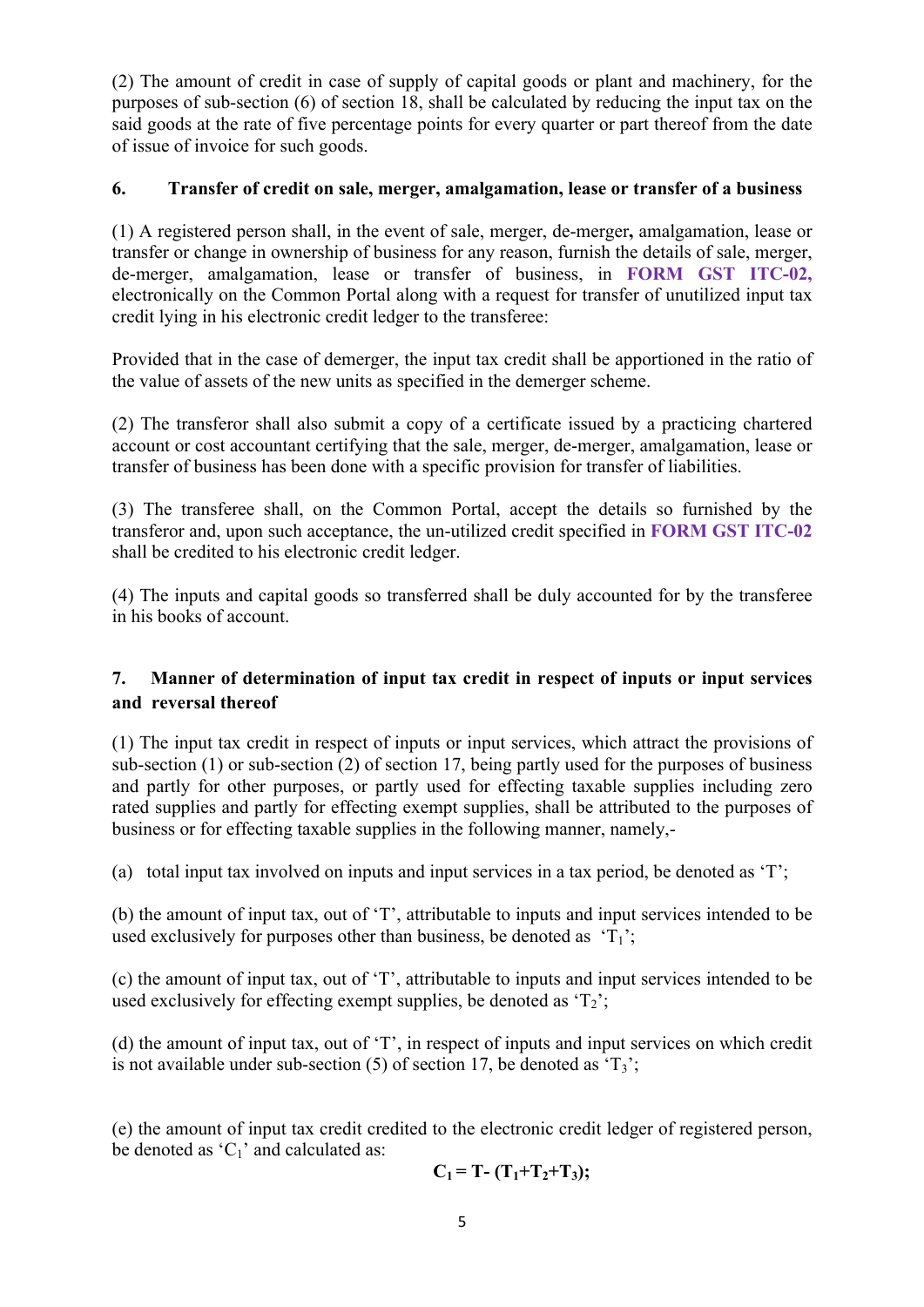(f) the amount of input tax credit attributable to inputs and input services intended to be used exclusively for effecting supplies other than exempted but including zero rated supplies, be denoted as  $T_4$ ;

(g)  $T_1$ ,  $T_2$ ,  $T_3$  and  $T_4$  shall be determined and declared by the registered person at the invoice level in **FORM GSTR-2**;

(h) input tax credit left after attribution of input tax credit under clause (g) shall be called common credit, be denoted as  $^{\circ}C_{2}$  and calculated as:

 $C_2 = C_1 - T_4;$ 

(i) the amount of input tax credit attributable towards exempt supplies, be denoted as  $D_1$  and calculated as:

$$
D_1=(E\div F)\times C_2
$$

where,

'E' is the aggregate value of exempt supplies during the tax period*,* and

'F' is the total turnover in the State of the registered person during the tax period:

Provided that where the registered person does not have any turnover during the said tax period or the aforesaid information is not available, the value of 'E/F' shall calculated by taking values of 'E' and 'F' of the last tax period for which details of such turnover are available, previous to the month during which the said value of 'E/F' is to calculated;

*Explanation*: For the purposes of this clause, the aggregate value of exempt supplies and total turnover shall exclude the amount of any duty or tax levied under entry 84 of List I of the Seventh Schedule to the Constitution and entry 51 and 54 of List II of the said Schedule.

(j) the amount of credit attributable to non-business purposes if common inputs and input services are used partly for business and partly for non-business purposes, be denoted as  $D_2$ , and shall be equal to five per cent. of  $C_2$ ; and

(k) the remainder of the common credit shall be the eligible input tax credit attributed to the purposes of business and for effecting supplies other than exempted supplies but including zero rated supplies and shall be denoted as  $^{\circ}C_3$ <sup>'</sup>, where,-

$$
C_3 = C_2 - (D_1 + D_2);
$$

(l) the amount  ${}^{c}C_{3}$ ' shall be computed separately for input tax credit of central tax, State tax, Union territory tax and integrated tax;

(m) the amount equal to aggregate of ' $D_1$ ' and ' $D_2$ ' shall be added to the output tax liability of the registered person**:**

Provided that where the amount of input tax relating to inputs or input services used partly for purposes other than business and partly for effecting exempt supplies has been identified and segregated at invoice level by the registered person, the same shall be included in  $T_1$ ' and 'T2' respectively, and the remaining amount of credit on such inputs or input services shall be included in  $T_4$ .

(2) The input tax credit determined under sub-rule (1) shall be calculated finally for the financial year before the due date for furnishing of the return for the month of September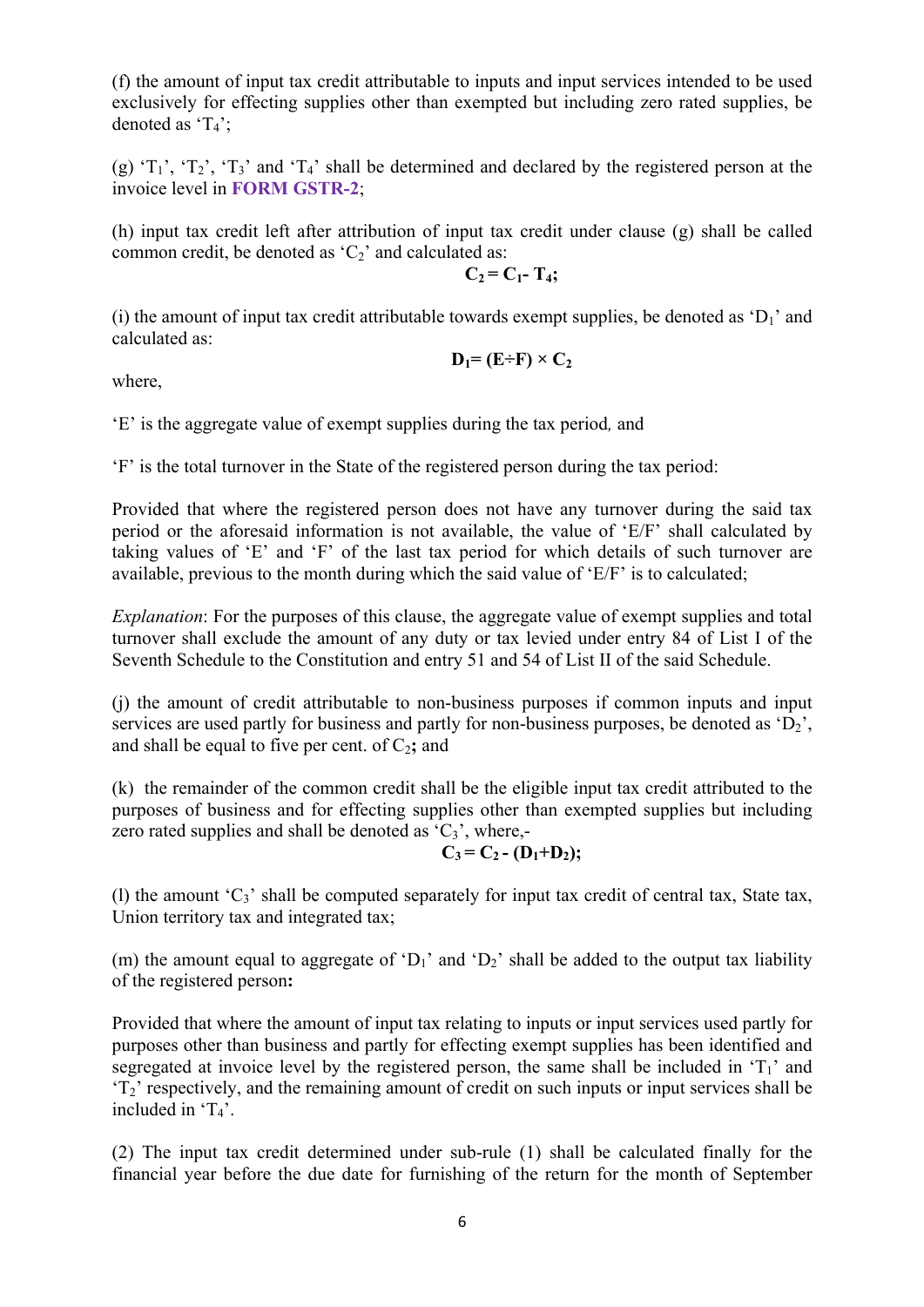following the end of the financial year to which such credit relates, in the manner prescribed in the said sub-rule and,

(a) where the aggregate of the amounts calculated finally in respect of ' $D_1$ ' and ' $D_2$ ' exceeds the aggregate of the amounts determined under sub-rule (1) in respect of ' $D_1$ ' and ' $D_2$ ', such excess shall be added to the output tax liability of the registered person in the month not later than the month of September following the end of the financial year to which such credit relates and the said person shall be liable to pay interest on the said excess amount at the rate specified in sub-section (1) of section 50 for the period starting from first day of April of the succeeding financial year till the date of payment; or

(b) where the aggregate of the amounts determined under sub-rule (1) in respect of  $D_1$  and  $D_2$ ' exceeds the aggregate of the amounts calculated finally in respect of 'D<sub>1</sub>' and 'D<sub>2</sub>', such excess amount shall be claimed as credit by the registered person in his return for a month not later than the month of September following the end of the financial year to which such credit relates.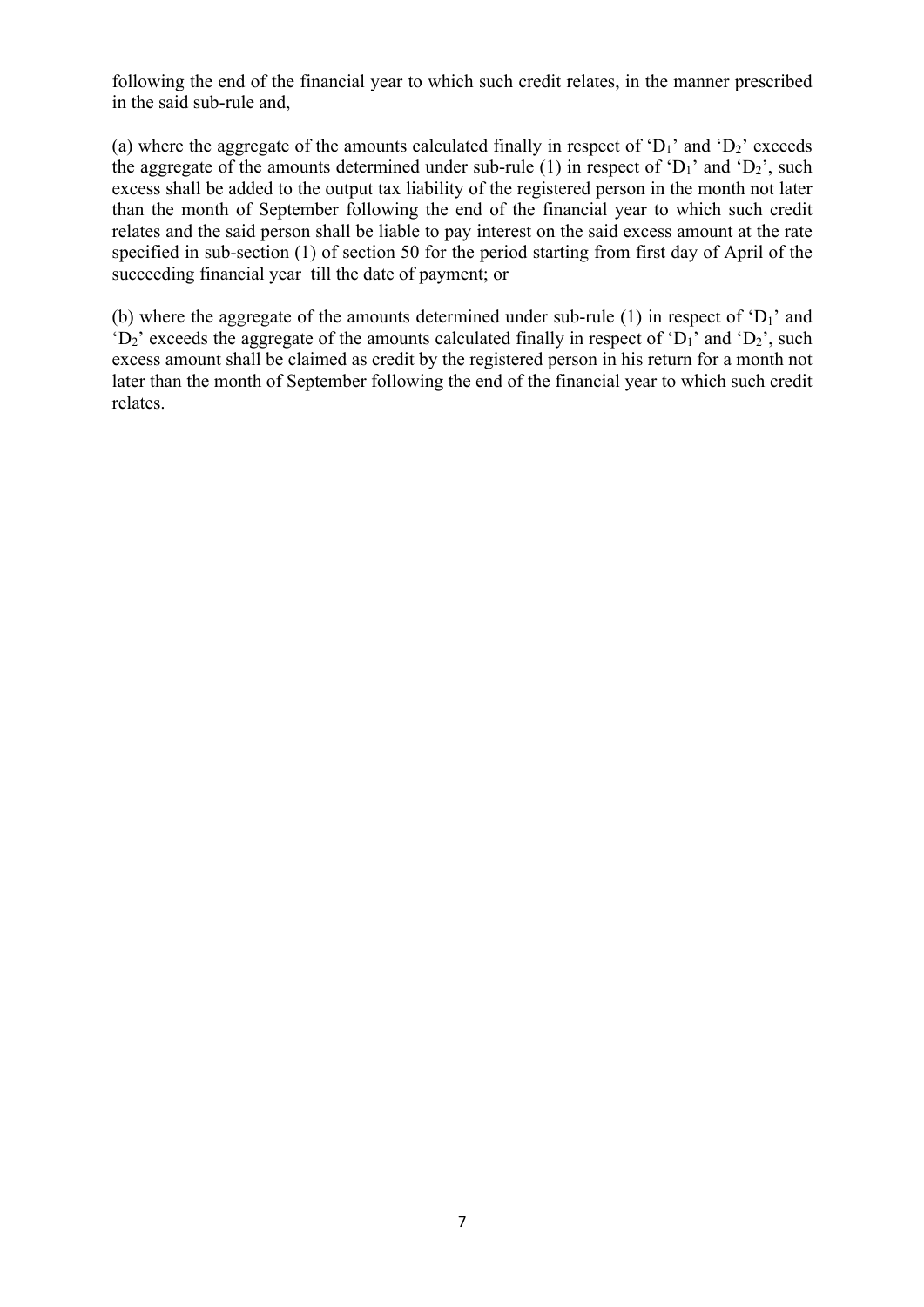#### **8. Manner of determination of input tax credit in respect of capital goods and reversal thereof in certain cases**

(1) Subject to the provisions of sub-section (3) of section 16, the input tax credit in respect of capital goods, which attract the provisions of sub-sections (1) and (2) of section 17, being partly used for the purposes of business and partly for other purposes, or partly used for effecting taxable supplies including zero rated supplies and partly for effecting exempt supplies, shall be attributed to the purposes of business or for effecting taxable supplies in the following manner, namely,-

(a) the amount of input tax in respect of capital goods used or intended to be used exclusively for non-business purposes or used or intended to be used exclusively for effecting exempt supplies shall be indicated in **FORM GSTR-2** and shall not be credited to his electronic credit ledger;

(b) the amount of input tax in respect of capital goods used or intended to be used exclusively for effecting supplies other than exempted supplies but including zero-rated supplies shall be indicated in **FORM GSTR-2** and shall be credited to the electronic credit ledger;

(c) the amount of input tax in respect of capital goods not covered under clauses (a) and (b), denoted as 'A', shall be credited to the electronic credit ledger and the useful life of such goods shall be taken as five years from the date of invoice for such goods:

Provided that where any capital goods earlier covered under clause (a) is subsequently covered under this clause, the value of 'A' shall be arrived at by reducing the input tax at the rate of five percentage points for every quarter or part thereof and the amount 'A' shall be credited to the electronic credit ledger;

*Explanation: An item of capital goods declared under clause (a) on its receipt shall not attract the provisions of sub-section (4) of section 18 if it is subsequently covered under this clause.* 

(d) the aggregate of the amounts of 'A' credited to the electronic credit ledger under clause (c), to be denoted as  $T_c$ , shall be the common credit in respect of capital goods for a tax period:

Provided that where any capital goods earlier covered under clause (b) is subsequently covered under clause (c), the value of 'A' arrived at by reducing the input tax at the rate of five percentage points for every quarter or part thereof shall be added to the aggregate value  $T_c$ ;

(e) the amount of input tax credit attributable to a tax period on common capital goods during their useful life, be denoted as ' $T_m$ ' and calculated as:-

$$
T_m = T_c \div 60
$$

- (f) the amount of input tax credit, at the beginning of a tax period, on all common capital goods whose useful life remains during the tax period, be denoted as  $T_r$ . and shall be the aggregate of ' $T_m$ ' for all such capital goods.
- (g) the amount of common credit attributable towards exempted supplies, be denoted as  $T_e$ , and calculated as:

 $T_e = (E \div F) \times T_r$ 

where,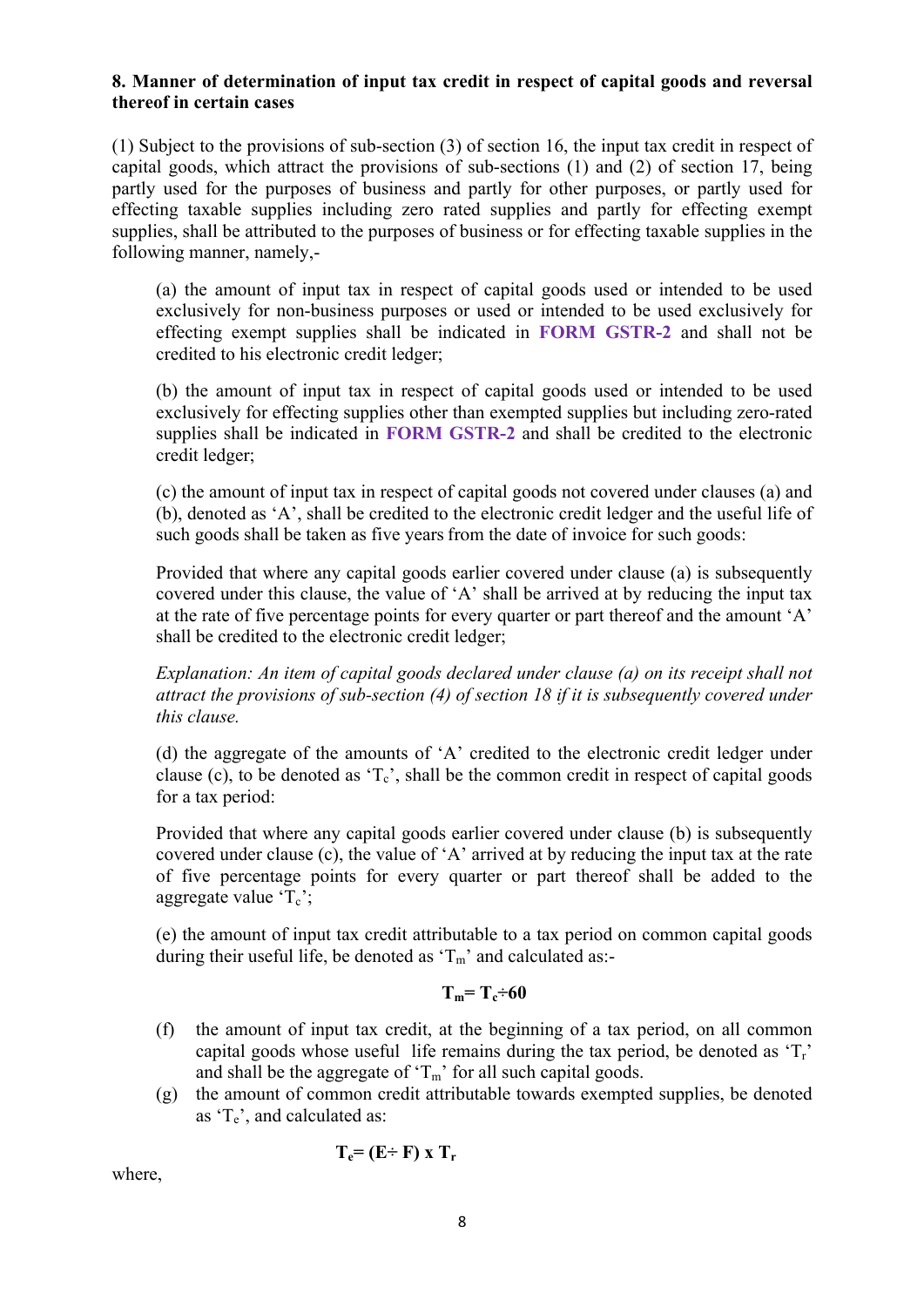'E' is the aggregate value of exempt supplies, made, during the tax period*,* and

'F' is the total turnover of the registered person during the tax period:

Provided that where the registered person does not have any turnover during the said tax period or the aforesaid information is not available, the value of 'E/F' shall be calculated by taking values of 'E' and 'F' of the last tax period for which details of such turnover are available, previous to the month during which the said value of 'E/F' is to calculated;

*Explanation*: For the purposes of this clause, the aggregate value of exempt supplies and total turnover shall exclude the amount of any duty or tax levied under entry 84 of List I of the Seventh Schedule to the Constitution and entry 51 and 54 of List II of the said Schedule;

(h) the amount Te along with applicable interest shall**,** during every tax period of the useful life of the concerned capital goods, be added to the output tax liability of the person making such claim of credit.

(2) The amount  $T_e$  shall be computed separately for central tax, State tax, Union territory tax and integrated tax.

### **9. Manner of reversal of credit under special circumstances**

(1) The amount of input tax credit relating to inputs held in stock, inputs contained in semifinished and finished goods held in stock, and capital goods held in stock shall, for the purposes of sub-section (4) of section 18 or sub-section (5) of section 29, be determined in the following manner namely,-

- (a) for inputs held in stock and inputs contained in semi-finished and finished goods held in stock, the input tax credit shall be calculated proportionately on the basis of corresponding invoices on which credit had been availed by the registered taxable person on such input;
- (b) for capital goods held in stock the input tax credit involved in the remaining useful life in months shall be computed on pro-rata basis, taking the useful life as five years.

*Illustration Capital goods have been in use for 4 years, 6 month and 15 days. The useful remaining life in months= 5 months ignoring a part of the month Input tax credit taken on such capital goods= Ç Input tax credit attributable to remaining useful life= C multiplied by 5/60*

(2) The amount, as prescribed in sub-rule (1) shall be determined separately for input tax credit of integrated tax and central tax.

(3) Where the tax invoices related to the inputs held in stock are not available, the registered person shall estimate the amount under sub-rule (1) based on the prevailing market price of goods on the effective date of occurrence of any of the events specified in sub-section (4) of section 18 or, as the case may be, sub-section (5) of section 29.